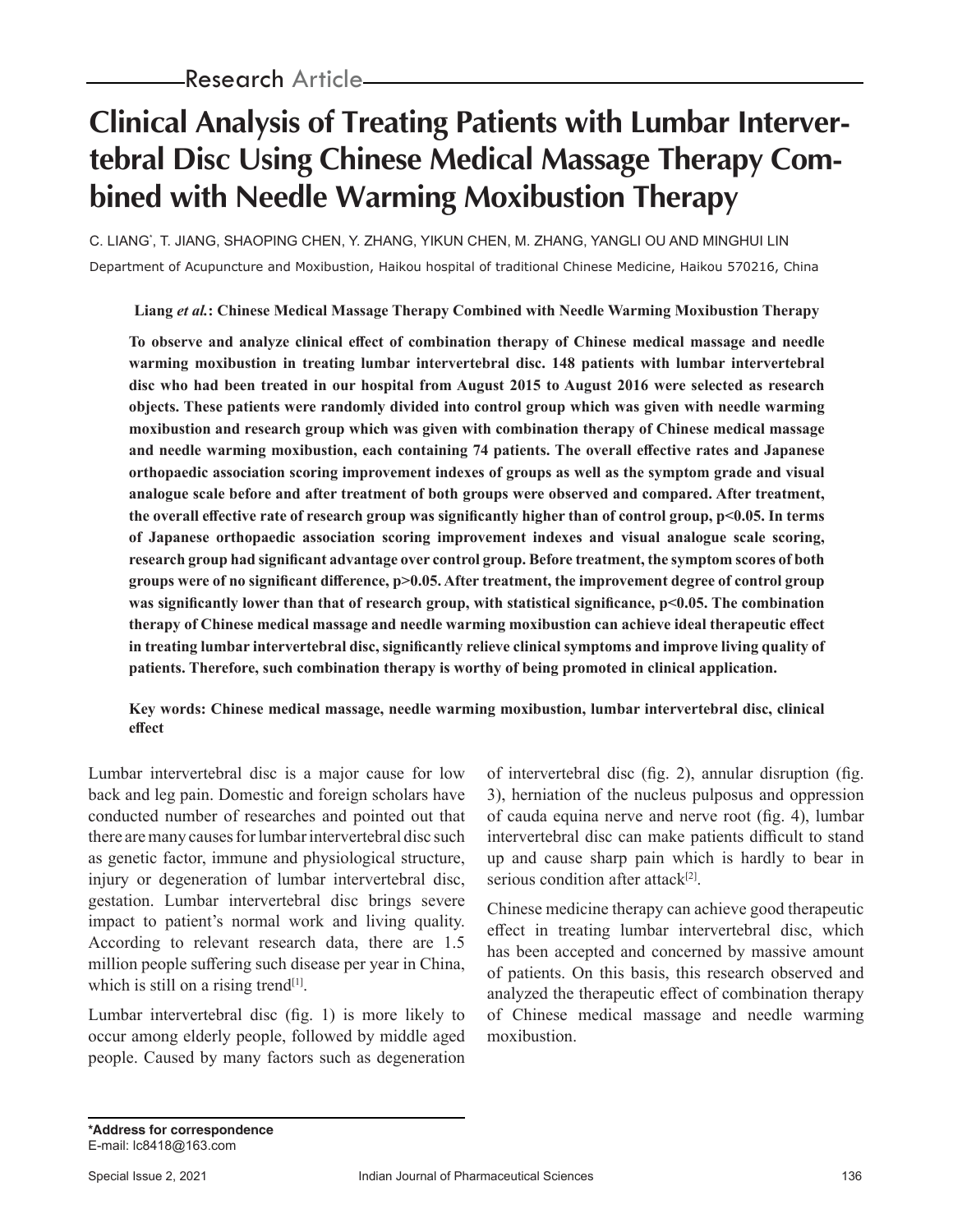

**Fig. 1: Lumbar intervertebral disc**



**Fig. 2: Degeneration of intervertebral disc**



**Fig. 3: Annular disruption**



**Fig. 4: Cauda equina**

## **MATERIALS AND METHODS General data**

148 patients with lumbar intervertebral disc who had been treated in our hospital from August 2015 to August 2016 were selected as research objects. All patients were applied with X-ray, computed tomography (CT), magnetic resonance imaging (MRI) examination and confirmed to meet some criteria of lumbar intervertebral disc, with major symptoms including sciatica (fig. 5), low back and leg pain. Meanwhile, those with heart, liver and kidney dysfunctions and hypertension were excluded. All patients and relatives enjoyed the right to know and signed informed consent forms. All patients were randomly divided into control group and research group, each containing 74 patients. Research group contained 28 female patients and 46 male patients, with age distribution from 32 to 76, averaging at 45.8±6.2 y old; control groups contained 30 female patients and 44 male patients, with age ranging from 30 to 75, averaging at 43.5±5.6 y old. Through comparing general data of both groups, there existed statistical significance,  $p > 0.05$ .



#### **Methods**

Control group was applied with needle warming moxibustion therapy. Patients in control group were kept in lateral position and given with needle warming moxibustion therapy at corresponding acupoints (huantiao point, shenshu point, yaojia point, weizhong point, sanyinjiao point and yanglingquan point) according to actual condition of each patient $[3]$ . Needle therapy was given once for 1/2 h (let patient feel warm), once a time and for 10 days, for the course of treatment[4].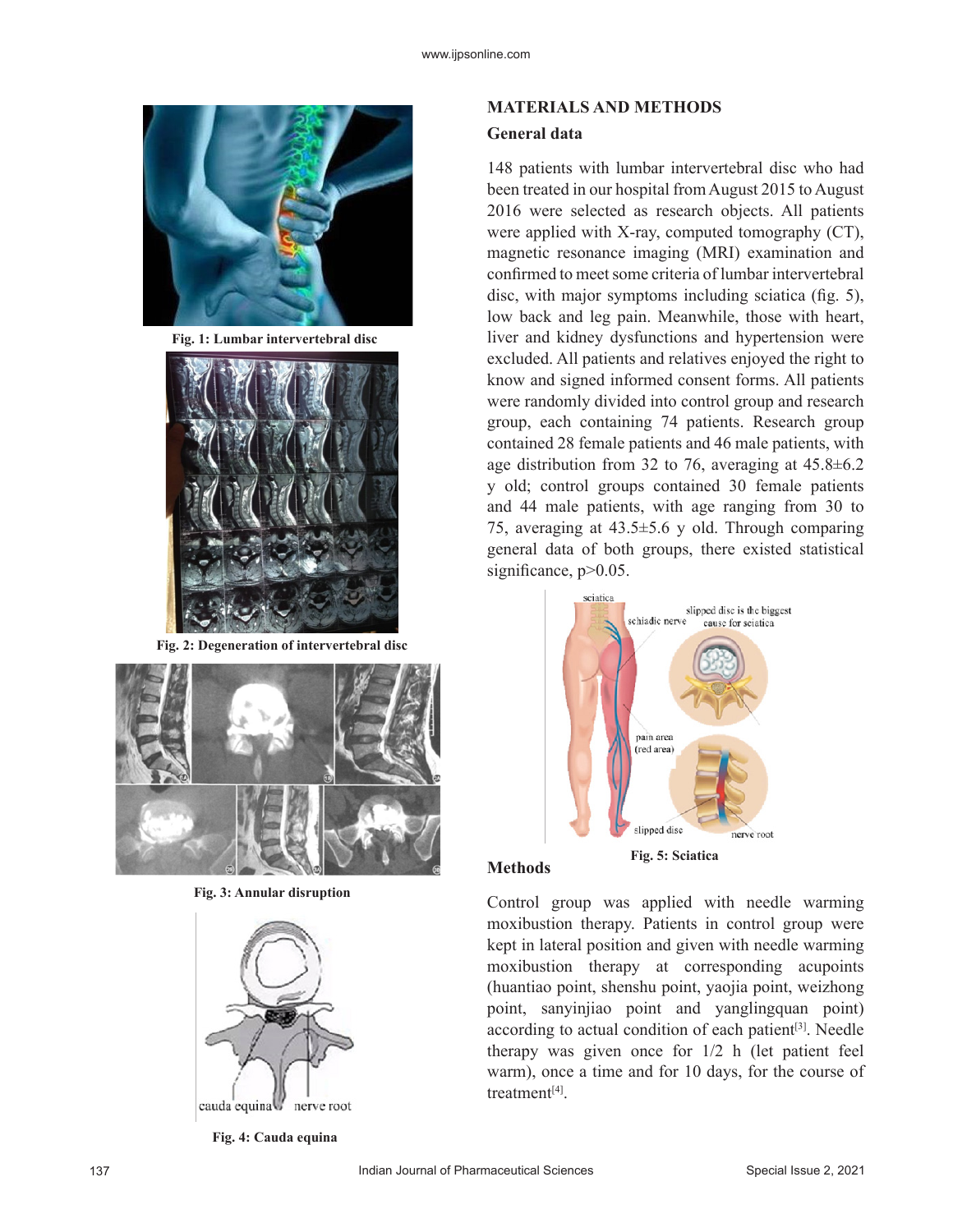Research group was given with combination therapy of Chinese medical massage and needle warming moxibustion. Patients in research group were kept in prone position and given with massage at waist, leg and hip area<sup>[5]</sup>, once for 3 d and 10 d for a course of treatment.

#### **Observation indexes**

Observe and record (lower back and leg pain) Japanese orthopaedic association (JOA) scores of both groups, wherein higher score means higher degree of pain; record symptom scores and visual analogue scale (VAS) scores before and after treatment of both group; observe overall effective rates of both groups, including recovery, significantly effective, effective, non-effective. The criteria of recovery includes JOA score lower than 4 points, disappearance of all clinical symptoms, straight leg raising to 90 degree, basically disappearance of dyskinesia and sensory disturbance, capability of living normal life and working normally $[6]$ . The criteria of significant effectiveness includes JOA score ranging from 4-8, straight leg raising to around 70 degree, basically normal motion and sensory function, significantly relieved clinical symptoms, recovered working and living quality<sup>[7]</sup>; the criteria of effectiveness includes JOA score ranging 9-12 points and improved indexes; the criteria of non-effectiveness includes JOA score over 12 points, unimproved symptoms and indexes.

#### **Statistical method**

In this research, SPSS 21.0 statistical software was adopted to process and analyze data, wherein enumeration data was expressed by  $(n, %)$  and tested by chi square, while measurement data was expressed by  $(\pm s)$  and tested by t, p<0.05, with statistical significance.

#### **RESULTS AND DISCUSSION**

As shown in Table 1, the overall treatment efficiency of research group is significantly higher than that of control group,  $p<0.05$ .

As shown in Table 2 the symptom scores of research group after treatment are significantly higher than before treatment and the symptom scores of research group are significantly higher than that of control group,  $p<0.05$ .

As shown in Table 3, the JOA score improvement indexes of both groups are tested by independent sample t, with statistical significance,  $p<0.05$ . The improvement degree of JOA scores of research group is significantly higher than that of control group.

As shown in Table 4, before treatment there is no significant difference of VAS scores between both groups, without statistical significance, p>0.05; after treatment, the VAS score of research group is significantly reduced, which is superior than that of control group,  $p<0.05$ .

| Group          | Number of<br>patients | Recovery   | Significantly<br>effective | <b>Effective</b> | Non-effective | Overall<br>effective rate |
|----------------|-----------------------|------------|----------------------------|------------------|---------------|---------------------------|
| Research group | 74                    | 32 (43.24) | 28 (37.84)                 | 11 (14.86)       | 3(4.05)       | 71 (95.95)                |
| Control group  | 74                    | 20(27.03)  | 12(16.22)                  | 27 (36.49)       | 15(20.27)     | 59 (79.73)                |
| $x^2$          |                       |            |                            |                  |               | 12.06                     |
| p              |                       |            |                            |                  |               | < 0.05                    |

#### **TABLE 2: COMPARISON OF SYMPTOM SCORES OF BOTH GROUPS BEFORE AND AFTER TREATMENT (x̄±s)**

| Group          | Number of patients | <b>Before treatment</b> | After treatment  |
|----------------|--------------------|-------------------------|------------------|
| Research group | 74                 | $10.72 \pm 3.78$        | $22.36 \pm 6.58$ |
| Control group  | 74                 | $10.56 \pm 4.13$        | $17.39 \pm 8.07$ |
|                |                    | 0.24                    | 6.79             |
| p              |                    | >0.05                   | < 0.05           |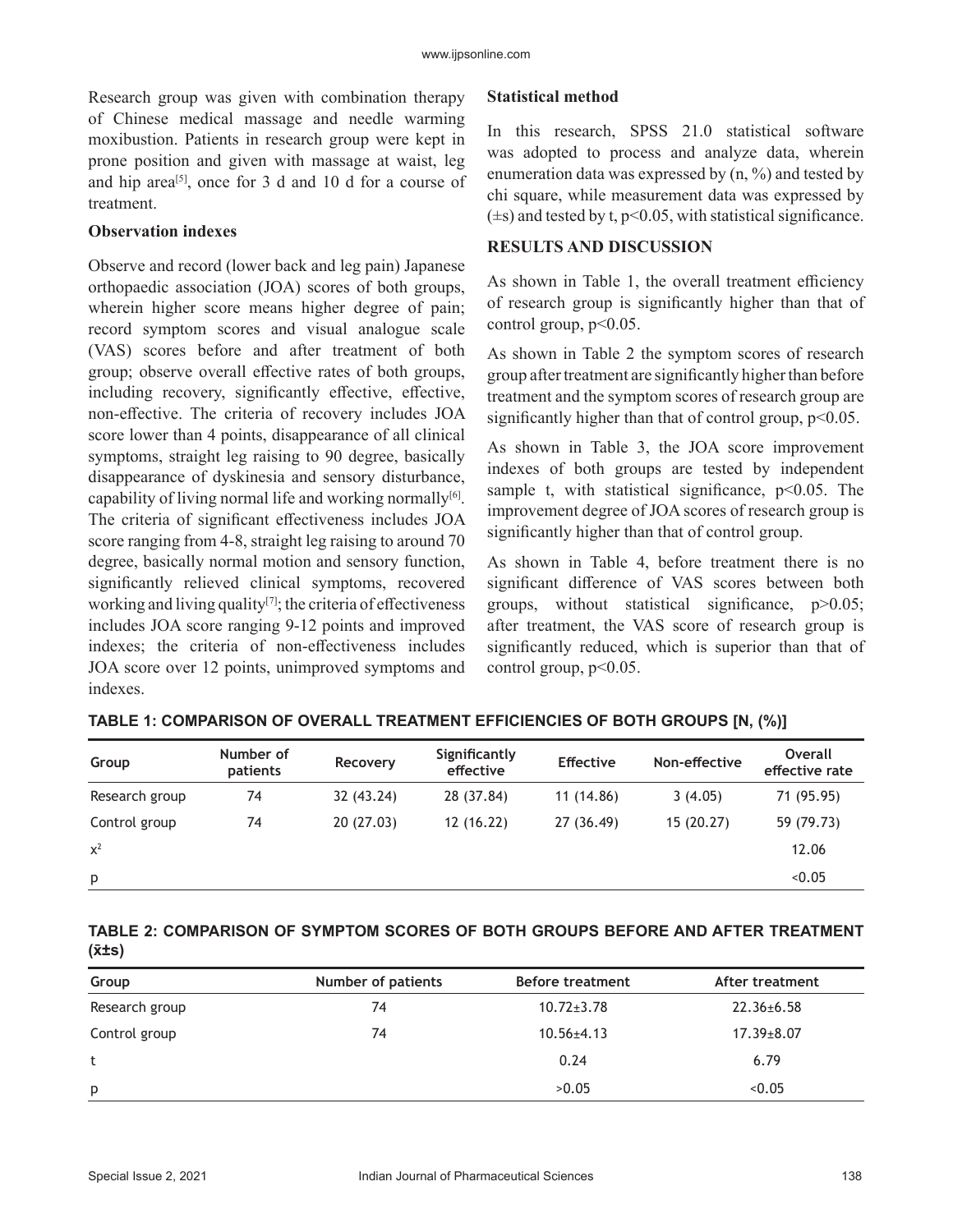#### www.ijpsonline.com

|  | TABLE 3: COMPARISON OF IMPROVEMENT CONDITIONS OF JOA SCORES OF BOTH GROUPS (x̃±s) |
|--|-----------------------------------------------------------------------------------|
|--|-----------------------------------------------------------------------------------|

| Group          | Number of patients | JOA score improvement indexes (%) |
|----------------|--------------------|-----------------------------------|
| Research group | 74                 | $50.12 \pm 14.50$                 |
| Control group  | 74                 | $38.06 \pm 16.23$                 |
| t              |                    | 12.39                             |
| p              |                    | < 0.05                            |

#### **TABLE 4: COMPARISON OF VAS SCORES OF BOTH GROUPS (x̄±s)**

| Group          | Number of patients | <b>Before treatment</b> | After treatment |  |
|----------------|--------------------|-------------------------|-----------------|--|
| Research group | 74                 | $6.24 \pm 2.03$         | $1.56 \pm 2.83$ |  |
| Control group  | 74                 | $6.29 \pm 1.96$         | $3.79 \pm 3.31$ |  |
| t              |                    | 0.11                    | 8.72            |  |
| p              |                    | >0.05                   | < 0.05          |  |

The major cause for lumbar intervertebral disc is the degenerative change of intervertebral disc. During the onset of such disease, the patient suffers intolerable pain, feels hard to sit and stand and experiences great impact on working and living quality. Western drug therapy can relieve the condition in certain degree but cannot affect a radical cure. Therefore, a correct and effective treatment scheme for lumbar intervertebral disc has become a key issue in current medical community.

In the perspective of traditional Chinese medicine, lumbar intervertebral disc belongs to a type of arthralgia, with typical symptoms of waist pain, lower limb radioactive numb and pain. The principle of treatment is to tonify qi, stimulate the menstrual flow and promote the circulation of blood. Acupuncture and moxibustion of traditional Chinese can make central pivot release substances to relieve pain as well as release opioid peptide to enhance immunity $[8-10]$ . In addition, it can effectively improve perineural microcirculation, so as to prevent the conduction of nociceptive information and relieve myospasm. The principle of treating lumbar intervertebral disc by Chinese medical massage therapy is to reduce or eliminate the stimulation and compression of nucleus pulposus to nerve root, loosen the adhesion of nerve root, realize the reset or displacement of prolapsed nucleus pulposus and finally eliminate the sense of pain $[11,12]$ . In addition, it can also conduct method of attack at vital point and massage to further improve therapeutic effect.

This research shows that the combination therapy of Chinese medical massage and needle warming moxibustion can achieve ideal therapeutic effect in treating lumbar intervertebral disc. Such combination therapy can significantly improve microcirculation at lesion area, not only relax the muscles and stimulate the blood circulation, but also relieve the pressured state of nerve root and achieve high overall treatment effective rate.

In conclusion, the combination therapy of Chinese medical massage and needle warming moxibustion can achieve more ideal therapeutic effect in treating lumbar intervertebral disc. On one hand, such combination therapy can significantly improve clinical symptoms and enhance patients living quality, on the other hand, it can help to eliminate inflammatory edema and thus effectively reduce sense of pain. Therefore, such combination method is worthy of being promoted in clinical application.

#### **Acknowledgements:**

2019, Research project of Hainan provincial health and family planning commission, (No. 19A200100), 2015 Hainan Natural Science Foundation Project (No. 20158371), 2015 Research project of Hainan provincial health and family planning commission (No. 15A200061).

#### **Conflicts of Interest:**

The authors declared no conflict of interest.

#### **REFERENCES**

1. Ma Q. Clinical analysis of treating 56 patients with lumbar intervertebral disc using combination therapy of Chinese medical massage and needle warming moxibustion. J Clin Med Lit 2015;11(4):642-4.